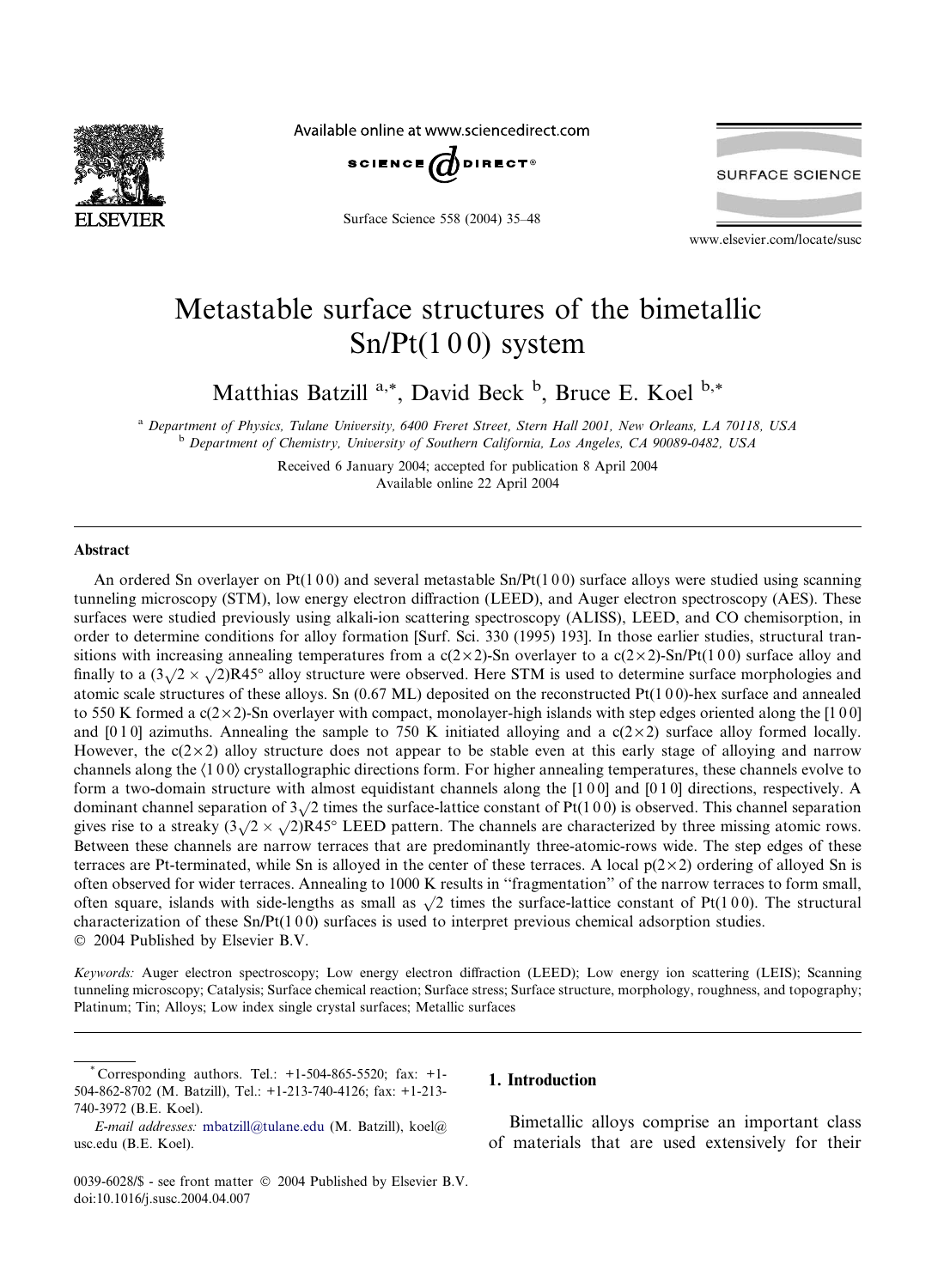physical, chemical, and catalytic properties. Developing additional correlations of surface structure and composition of these bimetallic systems with their chemical and catalytic properties is a key goal of surface science research on these materials. In such investigations, systems are sought that can be prepared with various, welldefined, (meta-)stable surface structures.

The surface composition and structure of a bimetallic system in thermodynamic equilibrium is given by minimization of the surface free energy of the system. Conceptually, one can separate the surface free energy into several components. So, because the cleavage energy can vary for different elements, the surface free energy of a bimetallic surface can be reduced by terminating the surface with the lower cleavage-energy element. And, this may drive segregation of this element to the surface in a bimetallic alloy. Opposing this trend of surface segregation is the exchange energy between elements. The exchange energy in most alloys is negative, i.e., hetero-neighbors are preferred over atomic neighbors of the same element. This favors mixing and consequently often prevents formation of a fully segregated surface layer. Furthermore, surface strain will influence the composition and structure of surfaces. Free surfaces are often under tensile strain that may cause surface reconstruction with a denser atom-packing than corresponding bulk planes. This is observed for instance for pure  $Pt(100)$  surfaces which form a quasihexagonal surface layer that is  $\sim$ 22% more densely packed than bulk  $Pt(100)$  planes [1,2]. Strainrelieving surface reconstructions on bimetallic alloys have also been observed for the (1 0 0) faces of  $Pt_{10}Ni_{90}$ ,  $Pt_{25}Ni_{75}$ , and  $Pt_{25}Co_{75}$  systems [3,4]. In addition to surface reconstructions, bimetallic alloys can also reduce tensile or compressive surface strain by segregating the larger or smaller element of the alloy, respectively, to the surface [5]. Conversely, surface segregation driven by cleavageenergy considerations may increase the surface strain due to changes of the lattice constant induced by compositional changes of the surface layer.

While the thermodynamic equilibrium structure for a system is defined by the constellation with the lowest free energy, there always exist kinetic barriers that may prevent the system from obtaining this low-energy structure. These kinetic barriers allow the formation of metastable surface structures.

Bimetallic Pt catalysts, and in some cases (perhaps yet in some undiscovered systems), Pt alloys are of interest because of their many important applications in catalysis. In particular, Sn–Pt alloys are used in hydrocarbon reforming processes and in methanol-oxidation based fuel cells [6,7]. Surface science studies of the Sn–Pt alloy system are reviewed by Speller and Bardi [8]. The surface structure of an ordered  $Pt_3Sn(100)$  bulk alloy under clean, UHV conditions has been characterized [9]. At thermodynamic equilibrium, the surface structure is a simple truncation of the bulk lattice, with  $c(2\times2)$  ordering, 50% Sn in the surface layer, and a pure-Pt second (subsurface) layer. This indicates that the surface free energy of the alloy is lowered by maximizing the amount of Sn at the surface while maintaining the ordered bulk structure. The latter maximizes the number of Sn– Pt bonds. Altering the preparation conditions of the sample can result, however, in a variety of metastable structures and compositions due to preferential sputtering of Sn and segregation effects during annealing.  $Ar^+$ -ion sputtering and low-temperature (600 K) annealing form large pyramidal structures on the surface with primarily (1 0 2) facets on the sides and a 'beaded Pt-row' structure on top and between the pyramids.

Several studies have been carried out to characterize the surface structure of  $Pt_3Sn(1\ 1\ 1)$  bulk alloys, using low energy ion scattering spectroscopy (LEISS), low energy electron diffraction (LEED), Auger electron spectroscopy (AES), and scanning tunneling microscopy (STM) [10–12]. These investigators have determined that the (1 1 1) face of the alloy primarily has the composition expected from termination of the bulk lattice  $(Pt<sub>3</sub>Sn)$ , however, a  $Pt<sub>2</sub>Sn$  surface can be formed under conditions of subsurface-Sn depletion [12].

Surface alloys, formed by depositing one element on another and annealing, are an important subset of bimetallic alloys that possess unique characteristics. The term ''surface alloy'' denotes the presence of an intermixed layer or alloy in the topmost, surface layer only, while the bulk is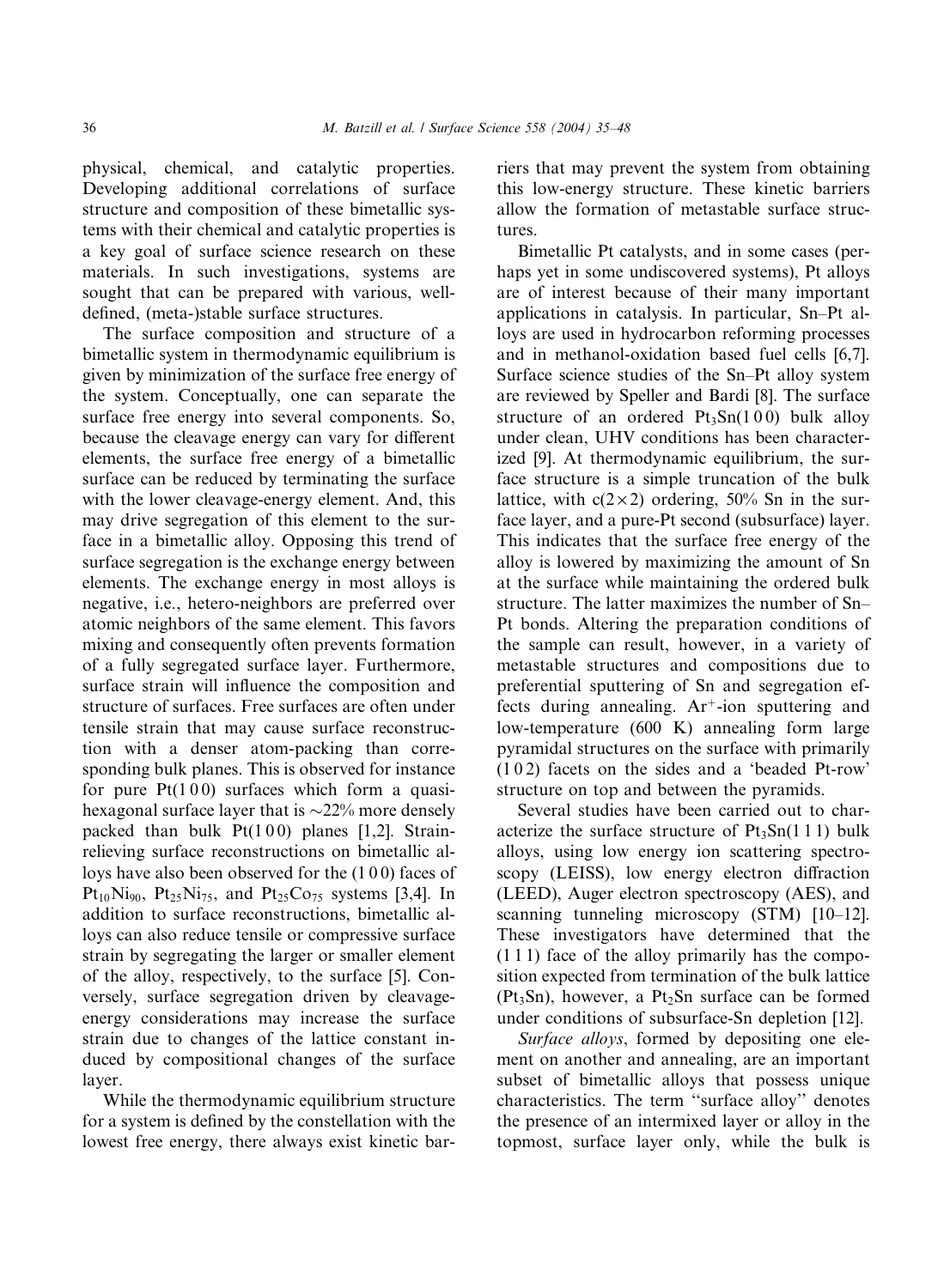mainly composed of a single element. The main difference between surface alloys compared to bulk alloy surfaces is that the bulk lattice constants are different and thus the surface strain due to lattice mismatch between the surface layer and the bulk is different, and this may result in different structures. Generally, the strain is larger in surface alloys then in bulk alloy surfaces.

Our group has taken the approach of forming surface alloys to study effects of surface composition and structure on the chemistry of Sn–Pt alloys. By depositing Sn films on  $Pt(1\ 1\ 1)$  or  $(1\ 0\ 0)$ single crystals and annealing, several different, ordered surface alloys can often be prepared depending on the initial coverage and annealing temperature. For example, an ordered  $(2 \times 2)$  or  $(\sqrt{3} \times \sqrt{3})R30^\circ$  surface alloy can be prepared on a  $Pt(1\ 1\ 1)$  single crystal surface depending on the amount of Sn deposited [13]. The formation of these ordered surface alloys can be understood by the energy considerations discussed above. The Sn–Pt system strongly favors Pt–Sn bonds over Sn–Sn bonds and this always results in Sn atoms surrounded by Pt atoms. The lower cleavage energy of Sn compared to Pt provides a driving force for Sn to remain at the surface. Additionally, the larger atomic size of Sn compared to that of Pt causes strain in the Pt-host lattice upon alloying. This strain can be more easily reduced at the surface than it could be in the bulk, and consistently, it has been observed that Sn atoms are buckled outward from the surface plane as a response of this surface strain [14].

While the surface structures of Sn–Pt(111) surface alloys are characterized well, there remain open questions about the surface structures formed upon deposition of Sn and alloying on the  $Pt(100)$  surface. In this communication the structures of such  $Sn-Pt(100)$  surfaces are investigated. Previous studies by LEED and ALISS showed that depositing 1 monolayer of Sn on Pt(100) and annealing to 550, 750, or 900 K results in the formation of a  $c(2\times2)$  overlayer, c(2 × 2) surface alloy, and  $(3\sqrt{2} \times \sqrt{2})R45^{\circ}$  surface alloy, respectively [15,16]. (Throughout the remainder of this text, we will often use a shorthand notation and denote this latter alloy as the  $3\sqrt{2}$  alloy.) Here, STM is added as a structural

characterization tool. This new insight allows us to present a structural model for the  $(3\sqrt{2} \times$  $\sqrt{2}$ R45° surface alloy. This structural characterization is particularly important for establishing new structure–reactivity correlations.

In previous studies, chemisorption of CO [17], NO [18], and  $C_2D_2$  [19,20] on Sn/Pt(100) surface alloys has been investigated. Alloying reduced the saturation coverage of CO from 0.77 ML on a clean Pt(100) substrate to 0.28 ML on the  $c(2\times 2)$ alloy and 0.25 ML on the  $3\sqrt{2}$  alloy. NO coverages in the monolayer followed this trend as well, but additionally the reaction pathway was altered from that on clean  $Pt(100)$  to favor N<sub>2</sub>O production on the alloy. A similar trend in the saturation coverage of  $C_2D_2$  was observed upon alloying and again a change in the reaction chemistry at the alloy surface was seen. In this case, benzene was produced via acetylene cyclotrimerization *on the*  $3\sqrt{2}$  *alloy only* and not on the  $c(2\times2)$  alloy nor clean Pt(100) surfaces. This result suggests an important structural difference between the alloy surfaces that was not revealed in prior characterizations of these surface alloys.

### 2. Experimental methods

All experiments described in this report were performed in an ultra-high vacuum (UHV) chamber with a base pressure of  $2 \times 10^{-10}$  Torr [21]. The apparatus was equipped with reverseview LEED-optics, cylindrical mirror analyzer (CMA) for AES, quadrupole mass spectrometer (QMS) for residual gas analysis, ion sputtering gun for sample cleaning, leak valves and gas dosing lines, and resistively heated Sn doser made using a Ta-boat. The STM was a home-built, single piezotube design. Electrochemically etched polycrystalline-tungsten tips were used in all experiments. STM images were obtained in the constant-current mode exclusively with the bias voltage applied to the tip.

Standard procedures for cleaning the Pt single crystal and preparing the  $Sn/Pt(100)$  surface alloys were used  $[15,16]$ . The Pt $(100)$  single crystal was cleaned using cycles of  $500-eV$  Ar<sup>+</sup>-ion sputtering followed by annealing at 1000 K in  $2 \times 10^{-7}$ -Torr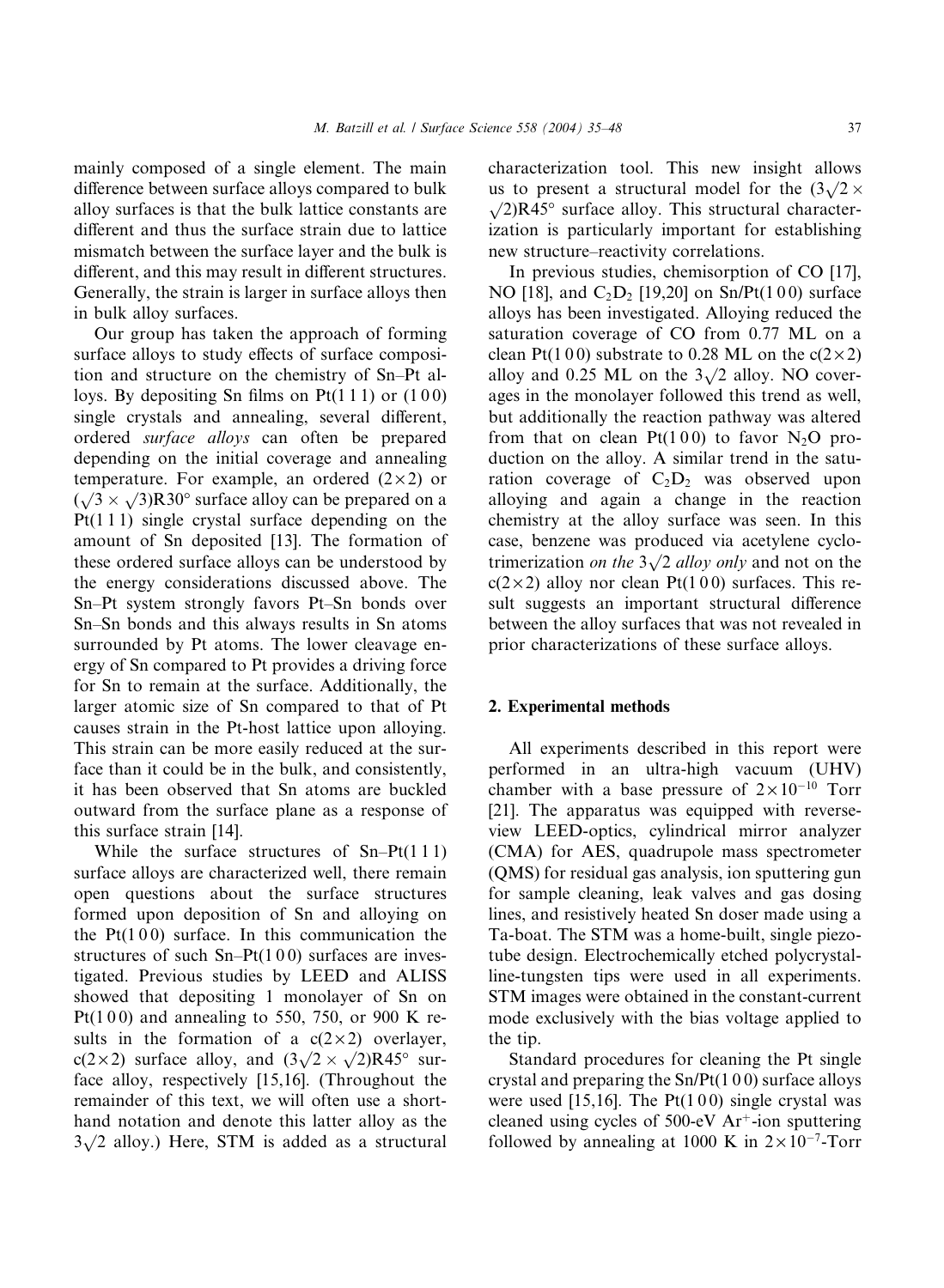O2. Once clean, the sample was annealed at 1200 K for 30 s to form the  $Pt(100)$ -hex-R0.7° reconstructed surface [22,23]. The cleanliness of the sample was checked using AES and the surface ordering was confirmed using LEED.

Sn coverages were determined by comparison to a Sn-AES uptake plot performed for a Pt(1 1 1) single crystal under otherwise identical conditions. The ''break'' in this curve for completion of the Sn monolayer gave a Sn(430 eV)/Pt(237 eV) AES ratio of 8.2 which corresponds to a Sn coverage of  $1.47 \times 10^{15}$  cm<sup>-2</sup> for a hexagonal close-packed Sn structure. The Sn flux was estimated to be 0.013 ML/s, and a constant value of the flux was used for all experiments.

A description of the preparation of these ordered  $Sn/Pt(100)$  surfaces has been given by Li and Koel [15]. In the studies reported here, Sn was deposited on the  $Pt(100)$ -hex surface at 330–380 K. A Sn coverage of 0.67 ML was deposited to form the  $c(2 \times 2)$ -Sn overlayer and a Sn coverage of 1.1 ML was used to form the two alloys. Following Sn deposition, the sample was annealed to 550, 750, or 900 K in order to form the desired c(2 × 2) overlayer, c(2 × 2) alloy, or  $3\sqrt{2}$  alloy, respectively. The annealing time was 30 s in all cases. Sn coverages,  $\Theta_{\text{Sn}}$ , in this paper are referenced to the unreconstructed,  $(1 \times 1)$ -Pt $(1 0 0)$  surface atom density, so that  $\Theta_{\text{Sn}} = 1$  ML corresponds to  $1.3 \times$  $10^{15}$  cm<sup>-2</sup>.

# 3. Results

The clean  $Pt(100)$  surface reconstructs to form a hexagonal overlayer. STM images (not shown) exhibit the characteristic features of the hexagonal reconstruction [24]. The LEED pattern of the hexreconstructed surface is shown in Fig. 1a. This was the initial state of the  $Pt(100)$  surface for all subsequent experiments.

# 3.1.  $c(2 \times 2)$ -Sn overlayer on Pt(100)

AES spectra collected after Sn-deposition at room temperature and after subsequent annealing of the sample to 550 K showed a Sn(430)/Pt(237) ratio of 4.6 and 4.3, respectively. This only slight



Fig. 1. LEED pattern of (a)  $Pt(100)$ -hex reconstruction taken at an electron energy of 65 eV, (b) Pt(100) with a Sn-c( $2 \times 2$ ) overlayer (56 eV), (c) SnPt(100)-c(2×2) surface alloy (57 eV), (d) SnPt(100)-3 $\sqrt{2}$  surface alloy (62 eV).

reduction in the Sn/Pt ratio excludes Sn diffusion into the bulk as an important process at these temperatures, but does not distinguish between overlayer and incorporated alloy formation. Previous ALISS and CO-chemisorption studies established that this preparation procedure forms a  $c(2\times2)$  ordered Sn overlayer. A LEED pattern with slightly diffuse  $c(2\times2)$  spots and sharp primary spots was observed for this surface and is shown in Fig. 1b. The LEED pattern shows that the Pt-hex reconstruction has been lifted. Diffuse  $c(2\times 2)$  spots suggest relatively small domains. The high background intensity indicates appreciable disorder in the structure.

An STM image of the Sn-overlayer surface is shown in Fig. 2. The square lattice of the unreconstructed  $(100)$  substrate exerts a strong influence on the annealed overlayer, forming compact island structures with edges oriented predominately along [100] and [010] directions. These are the densely packed directions for a  $c(2\times2)$  overlayer. The formation of step edges with preferential crystallographic orientations indicates that there is either a strong interaction between the atoms in the overlayer or that the underlying substrate acts as a template. The formation of an "open"  $c(2 \times 2)$  overlayer, with an atom-spacing of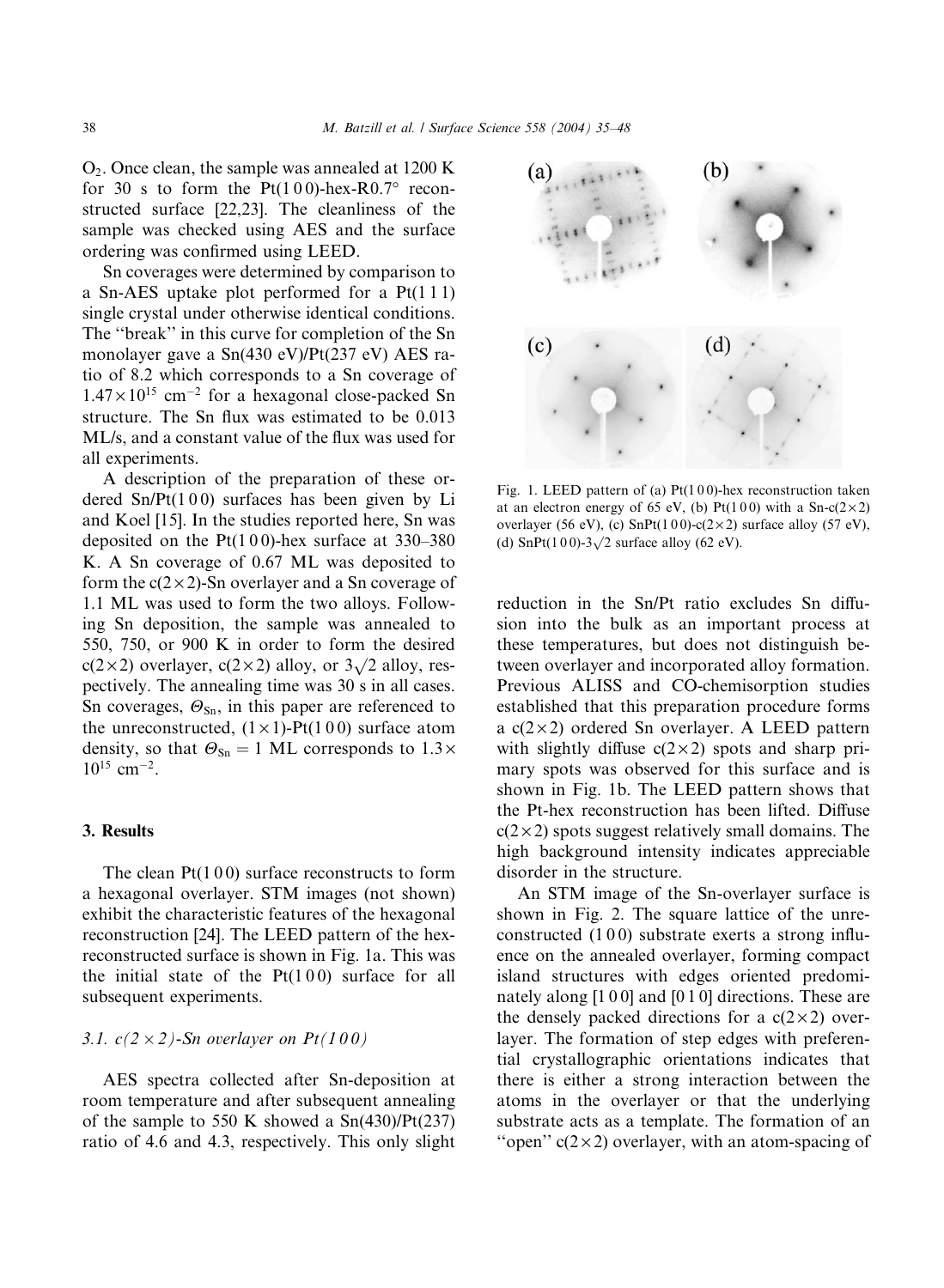

Fig. 2. STM images of a  $c(2\times2)$ -Sn overlayer. (a) Scan size (50  $nm \times 50$  nm). Step edges of the islands are oriented along the  $(100)$  directions. Channels of missing Sn are imaged on the lower terrace. These channels are also aligned along  $\langle 100 \rangle$ azimuths. (b) High resolution image of  $c(2\times2)$  overlayer with an interatomic spacing of 3.9 A. In the middle of the island a Sn-vacancy is imaged. The line indicates a cross-section that is displayed in (c).

 $\sqrt{2}$  times the surface-lattice constant of Pt(100), rather than a densely packed overlayer, as is frequently observed for metal on metal epitaxial systems in the monolayer regime, is further verification of a relatively weak Sn–Sn interaction compared to the stronger Sn–Pt interactions that force Sn atoms to adsorb in fourfold-hollow sites of the  $Pt(100)$  substrate. Occupation of every fourfold-hollow site by Sn-adatoms and thus formation of a pseudomorphic overlayer is not allowed because of the larger atomic size of Sn compared to Pt (2.81 versus 2.77 A).

In the STM image shown in Fig. 2a, one can see three different apparent height levels. Islands (white regions) cover 38% of the surface. Intermediate and dark regions (between the islands) account for 50% and 12% of the surface, respectively. The islands display  $c(2 \times 2)$  ordering and are one-monolayer high (2.4 A). Areas between is lands exhibit mostly  $c(2 \times 2)$  and some  $p(2 \times 2)$ ordering. The  $p(2\times 2)$  regions are apparently too small to be observed in LEED. Dark ''channels'' in the image have an apparent depth of  $1.15 \pm$ 0.15 A.

An island in Fig. 2a identified by the superimposed black square is shown in a separate image in Fig. 2b. In this image, the  $c(2\times 2)$  ordering can be seen clearly. For a Sn-overlayer, the position of the Sn adatoms are presumed to be imaged as ''bright''. Fig. 2c shows a cross-section across the island on top of the brightest features. The image and line scan reveal a point defect which has an apparent depth of 0.7 A. Such depressions are often observed in the  $c(2\times 2)$ -overlayer islands and these are attributed to missing Sn atoms in the adlayer. An increased density of vacancies in such an open overlayer structure with weak intralayer interactions compared to a densely packed surface layer is expected as a consequence of a decreased formation energy for vacancies in open structures.

The presence of islands on the surface may arise from lifting of the Pt-hex reconstruction upon deposition of Sn. Since the hexagonally closepacked (hex) Pt surface layer accommodates 20– 25% more Pt than does the bulk-terminated (1 0 0) surface [1,24], Pt atoms are ejected out of the surface layer when Sn deposition lifts the reconstruction. The Pt atoms expelled into the adlayer then may alloy with deposited Sn adatoms. This mechanism has a lower barrier for alloying than alloying by interlayer atom exchange and thus alloying in the adlayer takes place at lower temperatures. Similar mixing of deposited elements with expelled Pt atoms from the hex-reconstruction has been reported previously [25–27]. This mechanism ceases, however, once the reconstruction of the entire surface is removed and a Pt(100)-1 $\times$ 1 substrate is formed. Subsequent Sn deposition will cover both Sn–Pt alloy islands as well as the areas in between with Sn adatoms. Mild annealing of the surface to 550 K will allow agglomeration of Sn–Pt alloy islands, which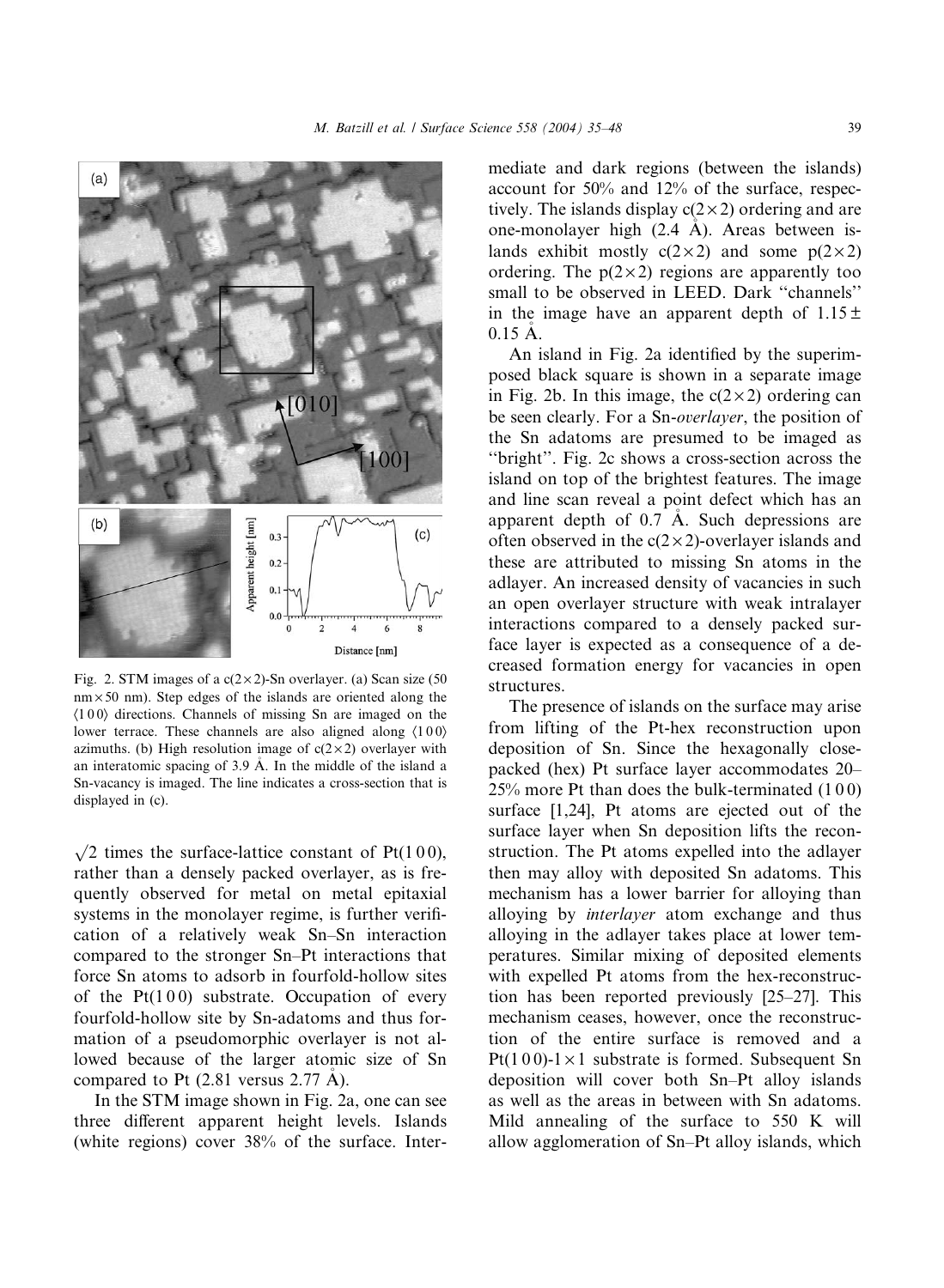requires only intralayer diffusion. This temperature is apparently still too low to activate extensive diffusion and incorporation of Sn adatoms from the overlayer into the Pt substrate to form more extensive Pt–Sn alloy phases.

The fraction of the STM image corresponding to the different regions (white, intermediate, and dark) can be used to interpret these structures. Our best estimate of the initial Sn coverage prior to annealing was 0.67 ML. Islands and intermediate-height regions cover 88% of the area imaged in Fig. 2. These areas are covered by a predominately  $c(2 \times 2)$ -Sn overlayer corresponding to a Sn coverage of 0.44 ML. Dark ''channels'' covering 12% of the surface are tentatively described as areas not covered by Sn. Therefore, a discrepancy of 0.23-ML Sn exists. This amount of Sn could be present in a second-layer (beneath the Sn-adlayer) Sn–Pt alloy formed by expelling the excess 20–25% Pt from the hex-reconstruction. Thus, the ''missing'' Sn would be combined to form an alloy with a composition close to  $Pt_{50}Sn_{50}$ , such as that, for example, observed for the  $c(2 \times 2)$  alloy discussed in the next subsection. Clear evidence of the presence of Sn in the second layer under these preparation conditions also comes from previously published ALISS data (as discussed below).

# 3.2.  $Sn/Pt(100)-c(2\times2)$  surface alloy

Previous studies indicated that a Sn/Pt(100) $c(2\times 2)$  incorporated surface alloy can be prepared by depositing 1.1-ML Sn onto a  $Pt(100)$ -hex substrate and then annealing the sample to 750 K. These studies concluded that the overlayer-to-alloy transition occurs within a narrow temperature window of 700–750 K [15]. The excess amount of Sn required to form this surface alloy, which incorporates a maximum amount of 0.5-ML Sn in the topmost surface layer, indicates that Sn diffusion into the bulk of the Pt crystal also takes place at these temperatures. AES spectra collected before and after annealing show a Sn(430)/Pt(237) ratio of 8.2 and 5.6, respectively, i.e., a significant reduction of Sn in the surface layer. This is consistent with alloy formation and diffusion of Sn into the bulk. Not all of the excess Sn is dissolved deeply into the bulk, but a significant amount remains close to the surface in the second layer. This second-layer Sn gives rise to an enhanced scattering peak at  $70^{\circ}$  in ALISS spectra (as discussed below). A sharp  $c(2\times2)$  LEED pattern was observed for this surface and the corresponding photograph is shown as in Fig. 1c.

The STM image shown in Fig. 3 reveals that the surface is highly structured with six levels observed as different heights. All of these terraces have step edges oriented along the  $(100)$  directions, as was the case for overlayer islands. In the image in Fig. 3a, the surface is covered by two general types of structures. The topmost terraces (with a height of



Fig. 3. (a) STM image of a Sn/Pt(100)-c(2×2) surface alloy. The line indicates a cross-section displayed in (b). The surface exhibits several terraces. Some terraces exhibits channels that are characteristic for a  $3\sqrt{2}$  surface alloy structure that forms at slightly higher annealing temperatures. (c) Small-area STM image with a  $c(2 \times 2)$  unit cell indicated.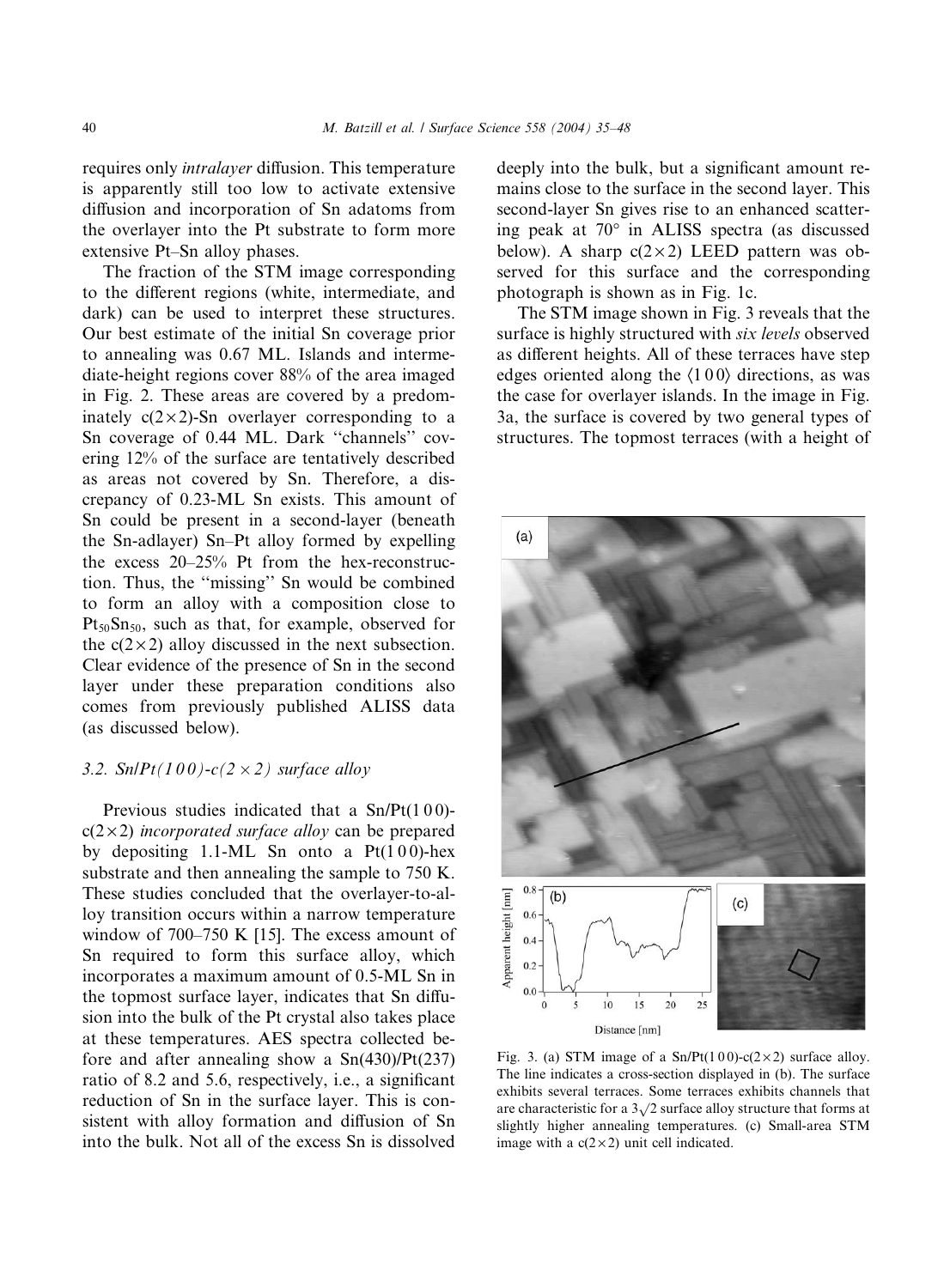0.8 nm in the line scan in Fig. 3b) are atomically flat and show  $c(2\times2)$  ordering (Fig. 3c). The other levels are terraces separated by step heights of about 0.2 nm. Lower terraces are intervened by straight channels oriented in the  $[010]$  or  $[100]$ direction. The atomic contrast with a  $c(2\times2)$ periodicity observed in STM on the top terraces is believed to arise from imaging Pt atoms. An atomic corrugation between protrusions and depressions of 0.1–0.2 A is observed. The imaging of Pt as protrusions and Sn as depressions in Pt–Sn alloys has been discussed in detail previously [12,28]. The terraces intervened by dark channels illustrate the onset of restructuring of the surface into a  $3\sqrt{2}$  alloy that forms extensively upon annealing to slightly higher temperatures. This structure will be characterized in the next subsection.

In these investigations, we never observed a surface that could be characterized as solely due to a  $c(2\times2)$  alloy phase. Therefore, this is a metastable structure that only exists in small domains. The highly corrugated nature of the surface is a consequence of the intermixing of Sn with bulk Pt during the alloying process. A higher annealing temperature is needed to smoothen the surface, but this would inevitability destroy the metastable  $c(2\times 2)$  alloy structure.

# 3.3. SnlPt(100)-(3 $\sqrt{2} \times \sqrt{2}$ )R45° surface alloy

A third, ordered alloy structure was prepared by depositing 1.1-ML Sn on the  $Pt(100)$ -hex surface and then annealing to 900 K [15,16]. After this procedure, LEED showed a  $(3\sqrt{2} \times \sqrt{2})R45^{\circ}$ pattern as shown in Fig. 1d. The pattern is described by streaked  $3\sqrt{2}$  spots and sharp c(2 × 2) spots. AES spectra showed a significant reduction  $(35\%)$  in the Sn $(430)/Pt(237)$  AES ratio after annealing. This is consistent with alloy formation at the surface and/or Sn diffusion into the bulk.

Fig. 4a shows a large-area STM image of this surface. The atomic layer-high terraces terminate exclusively with step edges oriented along the  $(100)$  direction. Dark channels running along the [1 0 0] and [0 1 0] azimuths are now observed in all of the terraces, as was already observed for some



Fig. 4. STM images of a  $3\sqrt{2}$  Sn/Pt(100) surface alloy. (a) Scan area (50 nm  $\times$  50 nm). (b) Scan area (15 nm  $\times$  15 nm). Flat terraces with channels along the  $(100)$  directions are observed. These channels have a predominant periodicity of  $3\sqrt{2}$  times the surface-lattice constant of  $Pt(100)$ , although wider separations are quite frequent. (c) Shows channels that are  $4\sqrt{2}$ times the surface unit cell apart. Consequently the narrow terraces in between the channels is wider and the ordering of atomic-scale depressions in a  $p(2\times2)$  pattern can be observed. These depressions are Sn-atoms alloyed in a Pt matrix. The lines drawn in (c) are equidistant with a separation of  $\sqrt{2}$ . From these lines it can be seen that three rows in between the narrow terraces are not imaged in STM. A ball model of the area marked by the rectangle is shown in (d). Black balls represent top-layer Pt-atoms and gray balls represent top-layer Sn-atoms. Light gray balls represent second-layer Sn or Pt atoms. There is no attempt made to discuss the structure of the second layer in this model because the STM images do not contain information about this layer. For a discussion of the second layer see Fig. 9.

terraces at a lower annealing temperature of 750 K. Furthermore, these channels are now more regularly spaced, with a dominant separation of Equilibrium Spaced, with a dominant separation of  $3\sqrt{2}$  times the Pt(100) surface-lattice constant. This separation gives rise to the LEED spots. However, other channel separations of integer multiples of  $\sqrt{2}$  are also quite abundant and this explains the streaks in the LEED pattern. We suggest that the  $3\sqrt{2}$  width is the most thermodynamically stable structure and that wider regions represent kinetically trapped structures. It is possible that these other structures are only slightly less energetically favorable than one with a signity less energetically ravorable than one with a  $3\sqrt{2}$  characteristic width, and thus a distribution of these structures with different widths may form in thermodynamic equilibrium.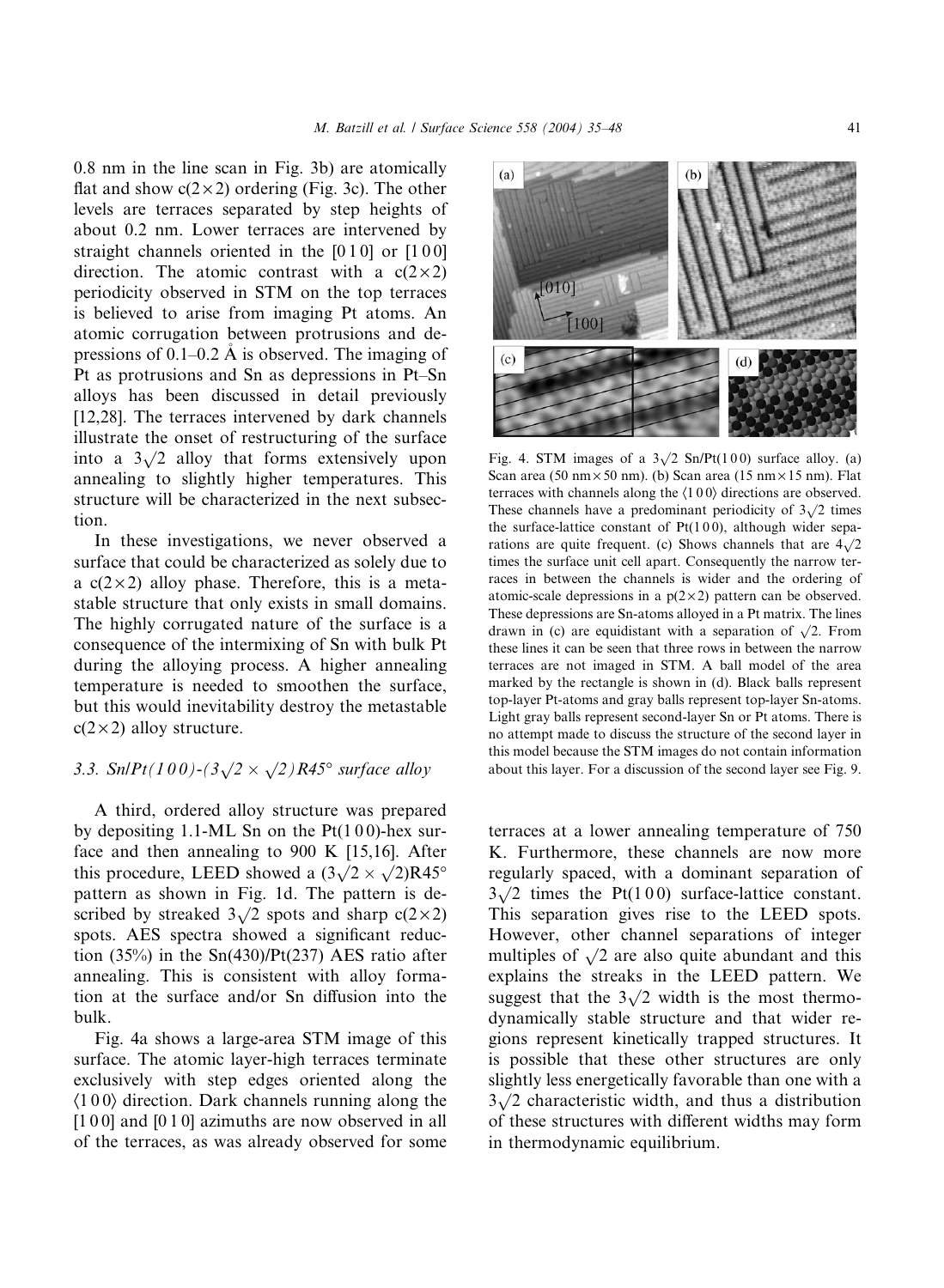Higher resolution STM images of the same surface are shown in Fig. 4b and c. These images show that the narrow terraces between the channels exhibit atomic scale dark depressions. In previous STM studies of Sn–Pt alloys it has been shown that a strong chemical contrast between Sn and Pt is observed with Sn always being imaged as depressions [9,12,28]. Therefore, the protrusions are Pt atoms and depressions correspond to alloyed Sn atoms within the same plane. The depressions, i.e., alloyed Sn atoms, often order locally into a  $p(2\times 2)$  structure on terraces that are wide enough to show this structure. The Sn atoms in this  $p(2 \times 2)$  structure are mostly entirely within the terrace, i.e., the edges always appear bright and thus the terrace edges are Pt-terminated. However, this local ordering is frequently interrupted along these terraces by areas with higher Pt concentrations. The narrowest, but most abundant, terraces appear to be only three rows wide, i.e.,  $\sqrt{2}$  times the surface-lattice constant of  $Pt(100)$ . The center row of these terraces often exhibits alternating dark depressions and bright protrusions that are due to alternating Sn and Pt atoms. The outside rows mainly consist of bright protrusions that are due to Pt atoms.

While the narrow terraces exhibit a distribution of widths, the channels separating these terraces are uniform in width. Tip-effects in STM often underestimate the width of narrow trenches. We can however use the atomic spacing given by the  $p(2\times 2)$  superstructure on the terraces to measure accurately the separation between the bright edge-rows of neighboring terraces. Equidistant lines drawn with separations of  $\sqrt{2}$  times the surface-lattice constant of  $Pt(100)$  are superimposed on the STM image in Fig. 4c. This measurement illustrates that *three rows* in between the bright edge-rows of the terraces are not imaged in STM. There are two reasonable possibilities for these three ''missing'' rows. Either these rows are indeed missing, or there is only one missing row and the step edges of the narrow terraces are Sn-terminated. In the latter case, such step-edge Sn-atoms would be difficult to image because of the low contrast of Sn compared to Pt and therefore would give the impression of three missing rows. However, this is not the case and the structure of the ''channels'' between the terraces is discussed below in more detail with the help of ALISS spectra.

### 3.4. Sn|Pt(100) surface alloy annealed to 1000 K

Annealing of the surface to 1000 K causes any ordered superstructure in LEED to disappear and only a  $(1 \times 1)$  pattern is observed (not shown). This surface is characterized by the STM image shown in Fig. 5. The surface is ''flat'', but consists of many small atomic layer-high islands. These islands still have step-edge orientations along the  $\langle 100 \rangle$  azimuths, exhibit dark depressions along their center rows indicating the presence of Sn atoms, and also have preferred separation of  $n\sqrt{2}$ times the surface-lattice constant of  $Pt(100)$ . Therefore, this structure is very much reminiscent of that of the  $3\sqrt{2}$  alloy. The main difference with that of the  $3\sqrt{2}$  alloy is that a more isotropic surface is formed with predominantly square, compact islands instead of forming elongated terraces that gave rise to two domains with terraces aligned along the  $[1\,0\,0]$  and  $[0\,1\,0]$  directions, respectively. The formation of a surface with such an extremely high density of step edges after high temperature annealing is very unusual. Minimization of the free energy of the surface requires that



Fig. 5. Large scale (60 nm $\times$ 60 nm) STM image of surface annealed to 1000 K. The surface is flat with a high density of small, often square islands. Some small areas remain that still exhibit  $3\sqrt{2}$  ordering.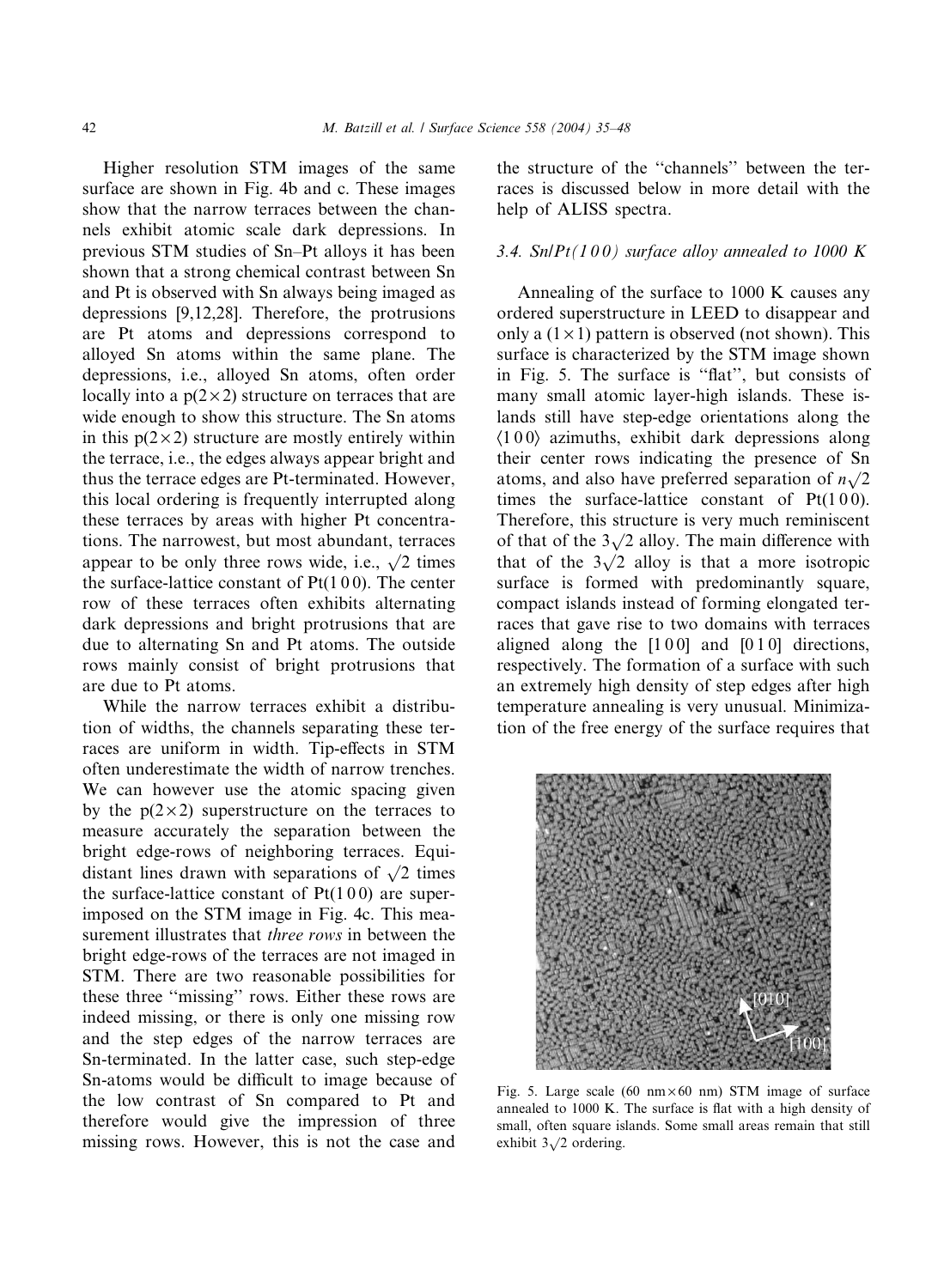the energy cost for forming these step edges is balanced by reducing some other energy component. This energy component could be the reduction of strain in the surface layer. Furthermore, the entropy term in free energy contributes to a reduction of the total free energy by configurational disorder at elevated temperatures.

# 4. Discussion

Deposition of Sn on  $Pt(100)$  and subsequent annealing results in a series of metastable surface structures. For a complete interpretation of these structures the previously published angle-resolved low-energy alkali-ion scattering results need to be taken into account. To facilitate this discussion, these results are displayed in Fig. 6. Experimental details of these studies can be found in Ref. [15]. For each surface structure, polar scans along the  $[1 0 0]$  and  $[1 1 0]$  azimuths were taken and the intensity of ions scattered from both Pt and Sn target atoms were recorded. The critical angle for the onset of enhanced scattering at low polar angles contains information on the next-neighbor separation along the two azimuths investigated. The strongest variation is observed for scattering from Sn atoms with ions incident along the [1 1 0]



Fig. 6. Polar scans of alkali low-energy ion scattering spectra for different Sn/Pt(100) alloy structures along the [110] and [100] azimuths for ions scattered from Pt and Sn target atoms. These spectra are redisplayed from Ref. [15].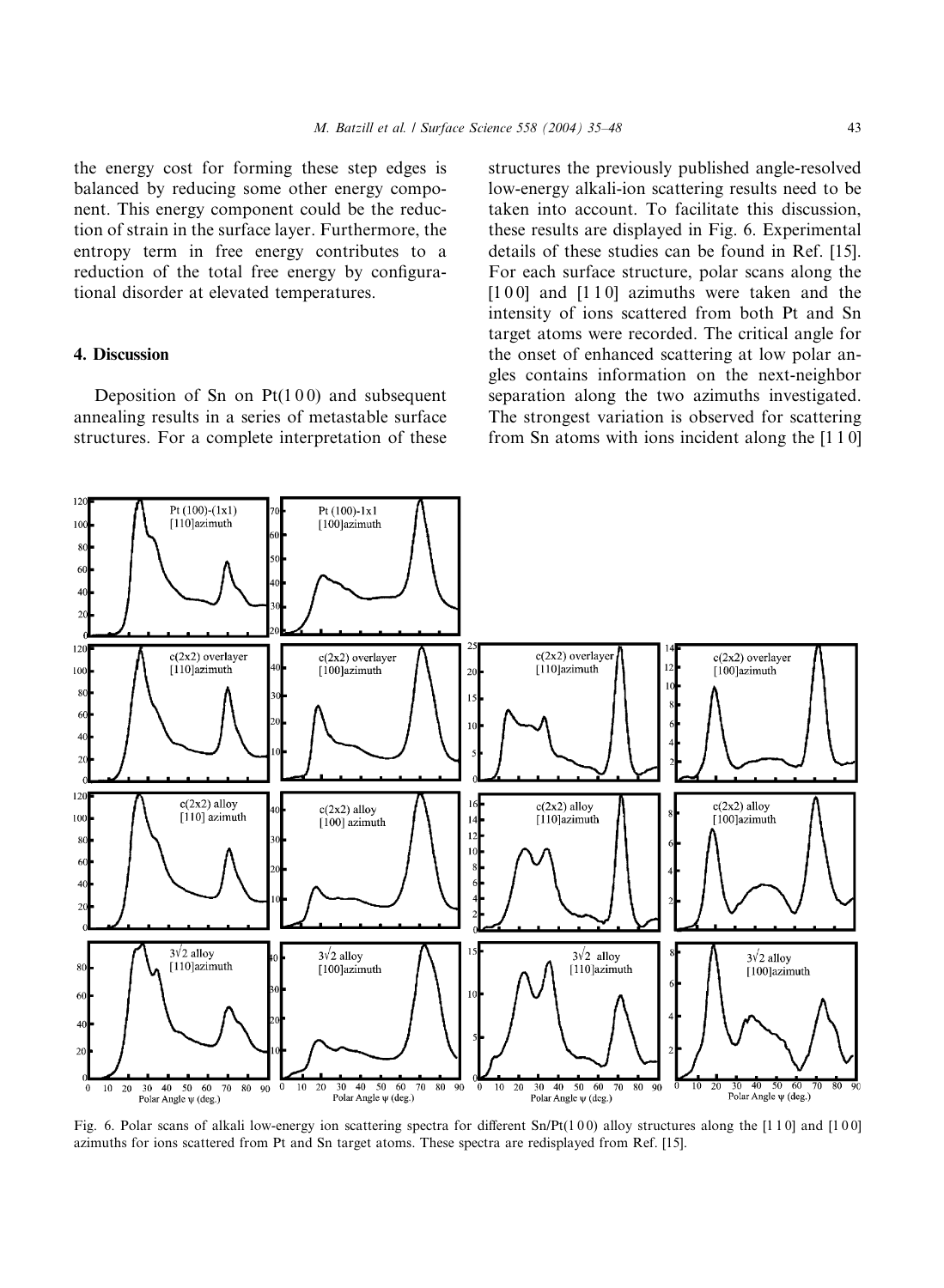

Fig. 7. Ball models for (a) and (b)  $c(2 \times 2)$ -Sn *overlayer*, and (c) and (d)  $c(2 \times 2)$ -Sn/Pt(100) alloy.

azimuth. In these scans, the critical angle shifts from  $12^{\circ}$  to  $20^{\circ}$  when the sample is annealed to 600 K. This is the hallmark for a transition from a  $c(2\times2)$  overlayer to an alloy, because the Sn nextneighbor separation along the [1 1 0] azimuth for a  $c(2\times 2)$ -Sn overlayer is twice that for a  $c(2\times 2)$ -Sn/ Pt( $100$ ) alloy. Ball models of these two surface structures are shown in Fig. 7. The critical angle for Sn scattering is unaltered along the [1 0 0] azimuth because the neighbor separations for a  $c(2\times 2)$  overlayer and  $c(2\times 2)$  alloy are identical along this azimuth. Interestingly, all of the Sn scans show a strong peak at  $70^{\circ}$ . This peak arises from the presence of Sn within the second layer, and this is direct evidence of alloy formation in the second layer. This establishes the correctness of the above-mentioned proposal that Pt which is expelled by lifting the hex-reconstruction alloys spontaneously at room temperature with deposited Sn.

Another open question that could not be unambiguously resolved by the STM studies alone was the issue of the termination of the narrow terraces of the  $3\sqrt{2}$  alloy. If the step edges were terminated by Sn atoms as illustrated in Fig. 8a, then a local structure within the channels that resembled a  $c(2\times2)$  overlayer structure would exist. This would cause a similar critical angle for Sn scattering as was observed for the Sn overlayer. In



Fig. 8. Ball models for two possible terrace structures of the  $3\sqrt{2}$  Sn/Pt(100) surface alloy. Light gray balls represent second-layer atoms. Black balls represent Pt-atoms and gray atoms represent Sn-atoms. In (a), the step edges terminate with Sn-atoms and only one row of atoms are missing in the surface layer per unit cell. In the model in (b) the step edges are Ptterminated and three atomic rows are missing per unit cell. No attempt has been made to discuss the structure of the second layer in these models.

particular, a peak near  $12^{\circ}$  would be observed for a polar scan along the [1 1 0] azimuth. This was not the case. The main peak remains at the same position as was measured for the  $c(2\times2)$  alloy. Therefore, we conclude that the step edges of the Fiction, we conclude that the step edges of the  $3\sqrt{2}$  alloy are predominantly Pt-terminated and the dark channels consist of three missing rows as shown in Fig. 8b. Such an interpretation implies periodic Pt step-edges separated by  $2\sqrt{2}$  along the [1 0 0] azimuth. This long, periodic separation of Pt next neighbors should result in a shift of the critical angle for Pt scattering along the [1 0 0] azimuth to very low angles. Indeed, a shoulder in the Pt scattering scan at  $\sim$ 4 $^{\circ}$  can be observed for the  $3\sqrt{2}$ alloy. The weakness of the signal can be partly explained by the fact that the ion flux per unit area at the surface decreases with the sine of the incidence angle and thus the scattering signal is expected to be small at extreme glancing angles. The separation between the Pt step-edge atoms is four times the surface-lattice constant of  $Pt(100)$  along the [1 1 0] azimuth, and this distance may be too large to result in a sufficiently enhanced Pt-scattering peak at low angles to be observed. For scattering from Sn atoms, low-angle peaks or shoulders are observed in scans along the [1 0 0] and [1 1 0] azimuths that are not observed in scans from the  $c(2\times2)$  alloy surface. Along the [110] azimuth, a shoulder indicating a critical angle of  $\sim$ 7° can be discerned that indicates a next-neighbor separation that is longer than twice the surface-lattice constant. Such a long separation can only be present within the channels of missing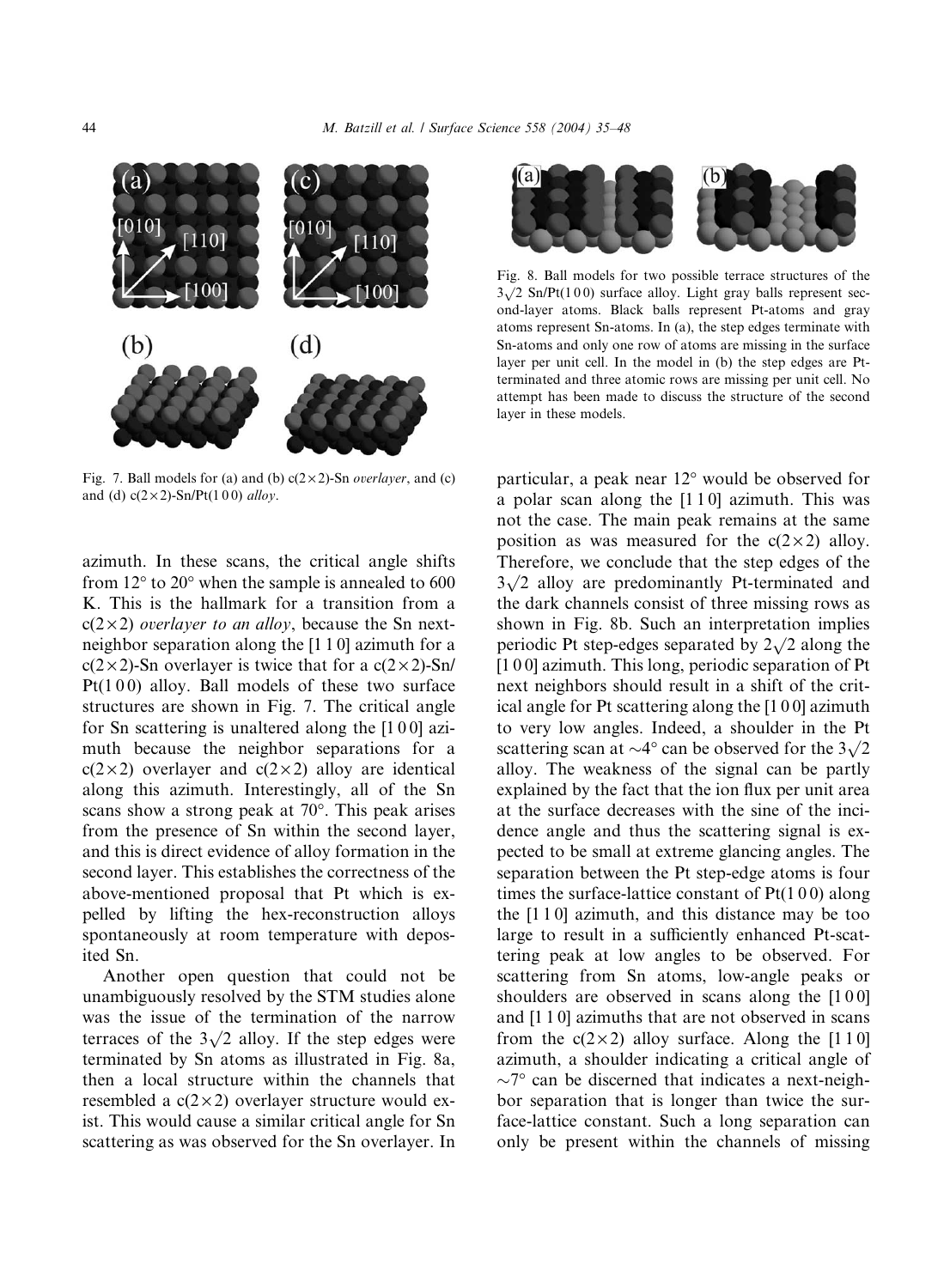rows. Some randomly distributed, Sn adatoms adsorbed at the Pt-terminated step-edges could account for this peak. Such adatoms would have a distance of three times the lattice constant to the opposite step edge if measured along the [1 1 0] azimuth. These Sn adatoms could also cause the peak (shoulder) in Sn-scattering along the [1 0 0] azimuth at  $\sim 10^{\circ}$ . Thus, in conclusion, the narrow terraces mostly consist of three atomic rows, with the center row often exhibiting alternating Sn and Pt atoms. The outer rows are Pt. Sn adatoms are randomly adsorbed along these Pt step-edges.

Small variations between the critical angles and peak positions in ALISS for Sn and Pt scattering for the same atomic constellations were discussed previously and assigned to relaxations of the surface atoms and in particular to outward buckling of Sn atoms from the surface alloy layer [14]. Additional features that were observed in ALISS spectra from the  $3\sqrt{2}$  alloy that were not observed for the other structures included a double peak at small polar angles for Pt scattering along the [1 1 0] azimuth. We speculate that Pt atoms at the step edges of the narrow terraces either relax within the terrace plane or normal to the surface plane. Such relaxations change interatomic distances and angles, and would change the critical angle for Pt scattering. It is likely that two kinds of Pt atoms are present at the  $3\sqrt{2}$  alloy surface, those Pt atoms at step edges and Pt atoms in the center of the terraces. The two Pt positions could give rise to the observed splitting of the low polar angle peak in Pt scattering along the [1 1 0] azimuth.

Combining the data from ALISS and STM studies allows us to propose a model for the narrow-terrace structure, however, the structure in between these terraces is less well characterized. Strong  $c(2\times 2)$  LEED spots, in the absence of a clear  $c(2\times2)$  ordering of the narrow terraces, suggest a  $c(2\times2)$  ordering of the second layer. Assuming that Sn preferably arranges in a  $c(2\times 2)$ constellation within the second layer, i.e., forming alternating Sn and Pt rows along the [1 0 0] direction, then two possibilities emerge for the location of Sn within the channels. Either there is one Sn row in the center of the channel or two Sn rows on either side of the channel. These two scenarios are illustrated by the regions on the left-hand and

right-hand sides, respectively, of the ball models shown in Fig. 9a. On the left-hand side, the Sn atoms in the channel are entirely ''exposed'', while on the right-hand side, the number of Sn–Pt bonds is increased. Depending on the model, a Sn concentration at the surface of 42% or 25% can be obtained. These numbers were computed for a obtained. These numbers were computed for a  $(3\sqrt{2} \times 2\sqrt{2})R45^\circ$  unit cell, as shown in Fig. 9b, i.e., a unit cell that takes alternating Sn and Pt atoms in the center row of the narrow terraces into account. Previously, He-ISS studies and titration of the Pt sites with CO indicated that the surface Sn concentration does not significantly decrease when converting from a  $c(2\times2)$  alloy to the  $3\sqrt{2}$ alloy. This finding favors the constellation with the higher concentration of surface Sn. Sn alloyed within the channels can also explain an enhanced Sn-scattering peak at  $\sim 35^\circ$  observed in ALISS spectra along the [100] azimuth. This peak is only dominant for the  $3\sqrt{2}$  alloy and may arise from shadow cones formed by step-edge atoms and scattering from atoms on the lower terrace within the channels. This scattering geometry is schematically illustrated in Fig. 9c.

STM and AES results for the  $Sn/Pt(100)$  surface alloys can be compared to similar studies performed on a bulk  $Pt_3Sn(100)$  single-crystal sample [9]. The sample preparation procedure for those experiments involved sputtering and then annealing to successively higher temperatures to collect structural information at several temperatures. Because Sn is preferentially sputtered, the surface layer is initially depleted of Sn. Annealing the sample allows the surface layer to be replenished and eventually a surface layer with the bulk stoichiometry, i.e., a  $c(2\times2)$  alloy layer, is reformed. During this process a variety of metastable structures, including a micro-facetted surface and a 'beaded-row' structure, were observed. Although there are obvious differences between surfaces of a bulk alloy and the surface alloys formed in our study, there are also interesting similarities and it is worthwhile to compare these two surfaces. For the bulk alloy surface, a  $c(2\times2)$  structure is the thermodynamically stable surface termination. In the case discussed herein, the  $c(2\times2)$  surface alloy is at best metastable. There are two main reasons why the  $c(2 \times 2)$  surface alloy on Pt(100) is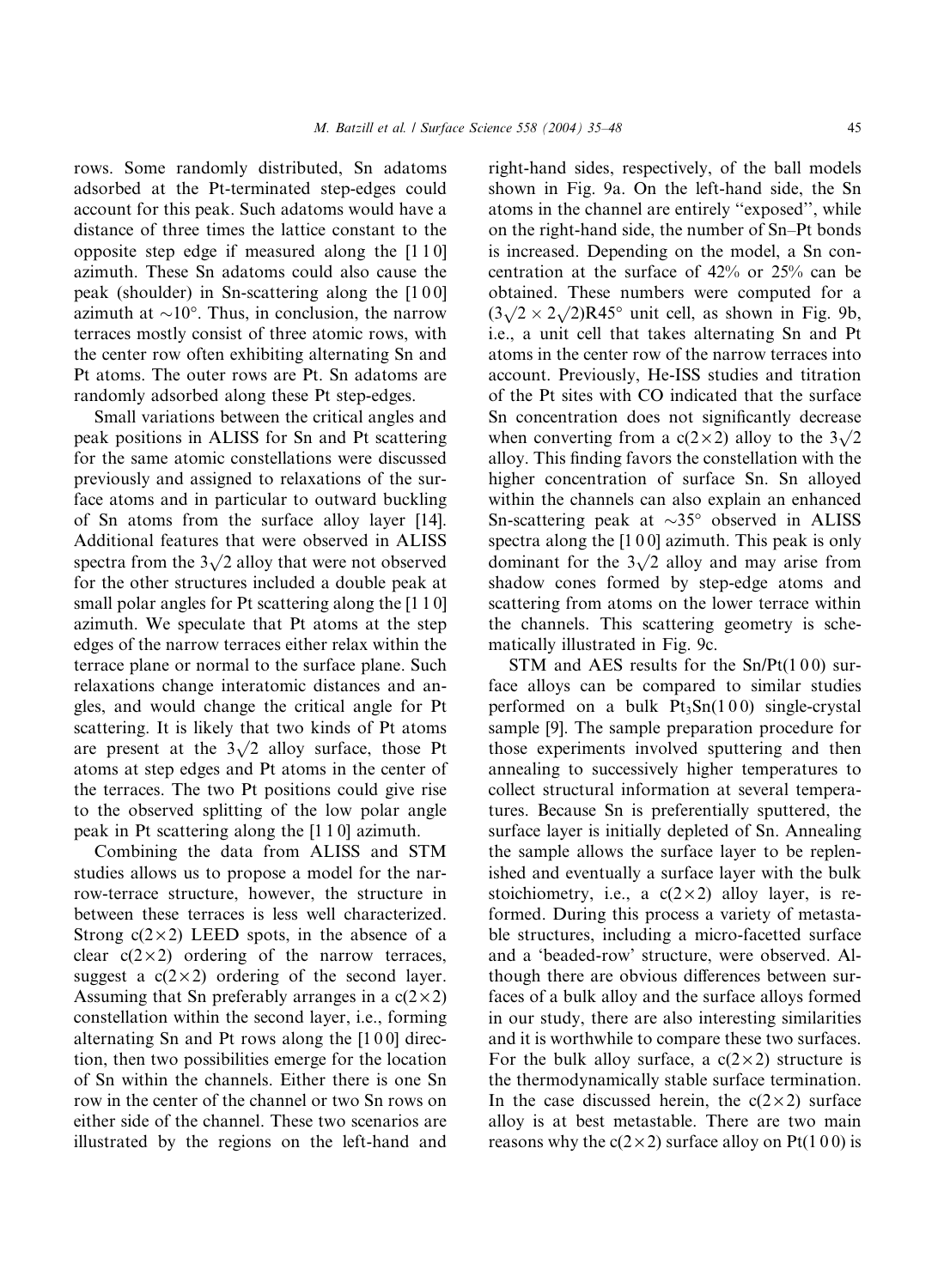

Fig. 9. Ball models for top and second layer atom arrangements. Black balls represent Pt-atoms in the top layer, light gray balls represent Pt-atoms in the second and consecutive layers, and gray balls represent Sn atoms in the top and second-layer. Two arrangements of Sn atoms in the second layer are considered. On the left side of (a) and (b) the Sn atoms are in the center of the three missing rows, on the right side the Sn atoms are situated on the left and right of the three missing rows. In (b) a  $(3\sqrt{2} \times 2\sqrt{2})R45^\circ$  unit missing rows, on the right side the Sn atoms are situated on the left and ri cell is drawn in. This unit cell contains 42% Sn at the surface. The shadow cones for an ALISS experiment with incidence along the  $[1\,0\,0]$  azimuth are schematically illustrated in (c). At a polar angle of 70 $\degree$  increased scattering from the second layer atoms are observed. If a top-layer row is missing (indicated by the dashed circle) an additional increased scattering peak can be observed at a polar angle of  $\sim$ 35°.

not stable: (i) the pure-Pt substrate has a smaller lattice constant than the  $Pt_3Sn(100)$  alloy substrate. This results in additional compressive strain in the case of the surface alloy as a consequence of the lattice mismatch between the surface layer and the substrate; and (ii) the greater concentration gradient of Sn between the surface and the bulk more strongly drives diffusion of Sn into the bulk for the case of the surface alloy. The opposite is happening in the case of a Sn-depleted surface layer of a bulk alloy crystal.

One of the metastable structures observed on the  $Pt<sub>3</sub>Sn(100)$  alloy surface was the so-called "beaded-row'' structure (see Fig. 5b in Ref. [9]). This structure, although not discussed in detail in Ref. [9], appears to show some resemblance to the  $3\sqrt{2}$ structure discussed in this communication. It also consists of three atomic rows with dark depressions, most likely alloyed Sn atoms, at the center row. The width of these ''channels'' is only one atomic row, however, in contrast to the triple atomic-row separation observed for the surface alloy. Such formation of missing rows or channels at the surface is likely to be driven by strain. Alloying of larger atoms into the surface layer, or segregation of Sn from the bulk to the surface on a Sn-depleted surface layer, induces compressive strain that can be relaxed at the step edges of missing-row structures. The largest strain is along the most densely packed,  $\langle 110 \rangle$ , direction. Forming missing rows along the  $\langle 100 \rangle$  direction allows strain to be relieved in both the  $[1\ 1\ 0]$  and  $[-1\ 1\ 0]$ directions at the same time. However, any residual strain along the  $\langle 100 \rangle$  direction cannot be relieved by the formation of these channels. This may be the reason why the  $3\sqrt{2}$  alloy structure fragments into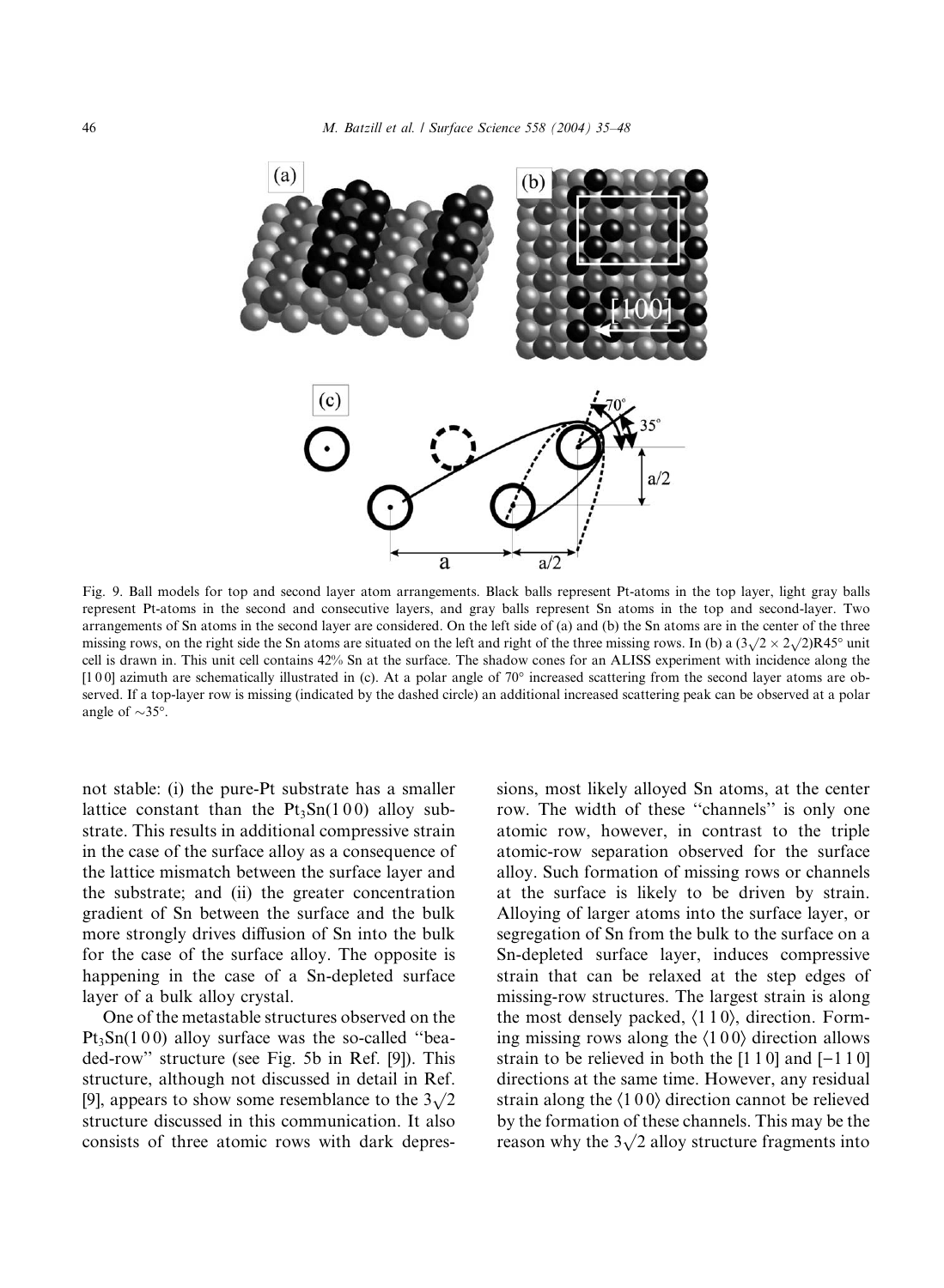smaller, square islands (with some tendency to form a checkerboard-like structure) at higher temperatures.

This newly gained insight into the surface alloy structure can now be applied to develop a better understanding of structure–chemistry relationships of Sn–Pt alloys. Chemisorption studies on  $Sn/Pt(100)$  surfaces have been carried out using CO [17], NO [18], and  $C_2D_2$  [19,20]. Those studies established that it matters greatly whether Sn is present at the surface in an adlayer or incorporated into the surface plane to form an alloy. The  $c(2\times 2)$ -Sn overlayer eliminated all chemisorption at the surface, while alloyed Sn only partially inhibited chemisorption and reaction. Alloyed Sn effectively blocked some chemisorption, and the saturation coverage was diminished significantly on the alloys compared to that on the clean Pt( $100$ ) surface. A coverage of 0.77-ML CO can be chemisorbed on  $Pt(100)$ , but this is reduced to 0.28 ML on the  $c(2\times2)$  alloy and further to 0.25 ML on the  $3\sqrt{2}$  alloy at 150 K. A model was proposed with CO adsorbed in a  $p(2 \times 2)$  arrangement on surface Pt atoms yielding a theoretical coverage in the monolayer of 0.25-ML CO.

Saturation monolayer coverages of NO chemisorbed on  $Sn/Pt(100)$  surfaces follow the same trend as those for CO. The NO coverage was reduced from 0.73 ML on the  $Pt(100)$  surface to 0.33 and 0.22 ML on the  $c(2 \times 2)$  and  $3\sqrt{2}$  alloys, respectively. On the  $Pt(100)$  surface, NO adsorbed nearly reversibly, with some decomposition yielding  $N_2$  and  $O_2$  desorption products in TPD. However,  $N_2O$  production was observed during TPD from both alloys, with more  $N_2O$  desorbing from the  $c(2\times2)$  alloy. This decomposition pathway was proposed to occur due to the formation of a dinitrosyl species which formed  $N_2O$  upon heating. The formation of  $p(2 \times 2)$  alloy structures and pure-Pt "patches" on the terraces of the  $3\sqrt{2}$ alloy may explain the decrease in  $N_2O$  yield on this surface compared to that on the  $c(2\times2)$  alloy.

The most interesting changes in chemistry were observed in chemisorption studies of  $C_2D_2$  on the  $Sn/Pt(100)$  surfaces. The saturation coverage of 0.5-ML  $C_2D_2$  on the Pt(100) surface was reduced to 0.32 and 0.25 ML on the  $c(2 \times 2)$  and  $3\sqrt{2}$  alloys, respectively. The greater reduction in chemisorption capacity on the  $3\sqrt{2}$  alloy may indicate that  $C_2D_2$  does not adsorb within the channels of this structure. However, on the  $3\sqrt{2}$  alloy only, benzene production was observed during TPD. This result is significant because it was thought previously that acetylene cyclotrimerization required threefold metallic sites to occur. Based on our STM images metulut sites to occur. Based on our S1  $\mu$  images<br>and the resulting model of the  $3\sqrt{2}$  surface, no hexagonal Pt sites are present on this surface prior to acetylene adsorption. The regions between Pt missing rows exhibit predominately  $p(2\times2)$ -Sn ordering and adjacent Pt atoms form chains along the  $\langle 110 \rangle$  direction. Furthermore, due to imperfect ordering in these  $p(2\times 2)$  regions, pure-Pt fourfoldhollow sites exist on the  $3\sqrt{2}$  alloy. These fourfold Pt sites are not expected to be active for cyclotrimerization because the reaction does not occur on clean Pt(100). In our structural model for the  $3\sqrt{2}$ alloy structure we propose that the step edges next to the channels are pure Pt. Thus, depending on the composition of the second layer there may also exist twofold Pt-bridge sites at the step edges. Therefore, we propose that twofold Pt-bridge sites, either on the (100) plane or at  $\langle 100 \rangle$  step edges, can promote this reaction. This reaction was previously observed to occur to a small extent on both the  $(2 \times 2)$  and  $(\sqrt{3} \times \sqrt{3})R30^\circ$ -Sn/Pt(1 1 1) surface alloys where threefold and twofold, pure-Pt bridging sites are present, respectively.

### 5. Conclusions

Deposition of Sn on the  $Pt(100)$  surface and subsequent annealing results in a series of metastable surface structures, as probed herein by STM. A  $c(2\times2)$ -Sn adlayer structure can be formed, but with concomitant surface alloying. A  $c(2\times2)$  alloy which has Sn and Pt atoms arranged in a ''checkerboard'' fashion with Pt atoms surrounded only by Sn, and vice versa, that has been studied in the past regarding its chemisorption properties is at best a metastable structure that always incorporates a mixture of other phases. The most intriguing alloy structure is the  $(3\sqrt{2} \times \sqrt{2})R45^{\circ}$  surface alloy, which retains a similar surface Sn-atom concentration as the  $c(2\times 2)$  alloy, but forms reactive, pure-Pt twofold